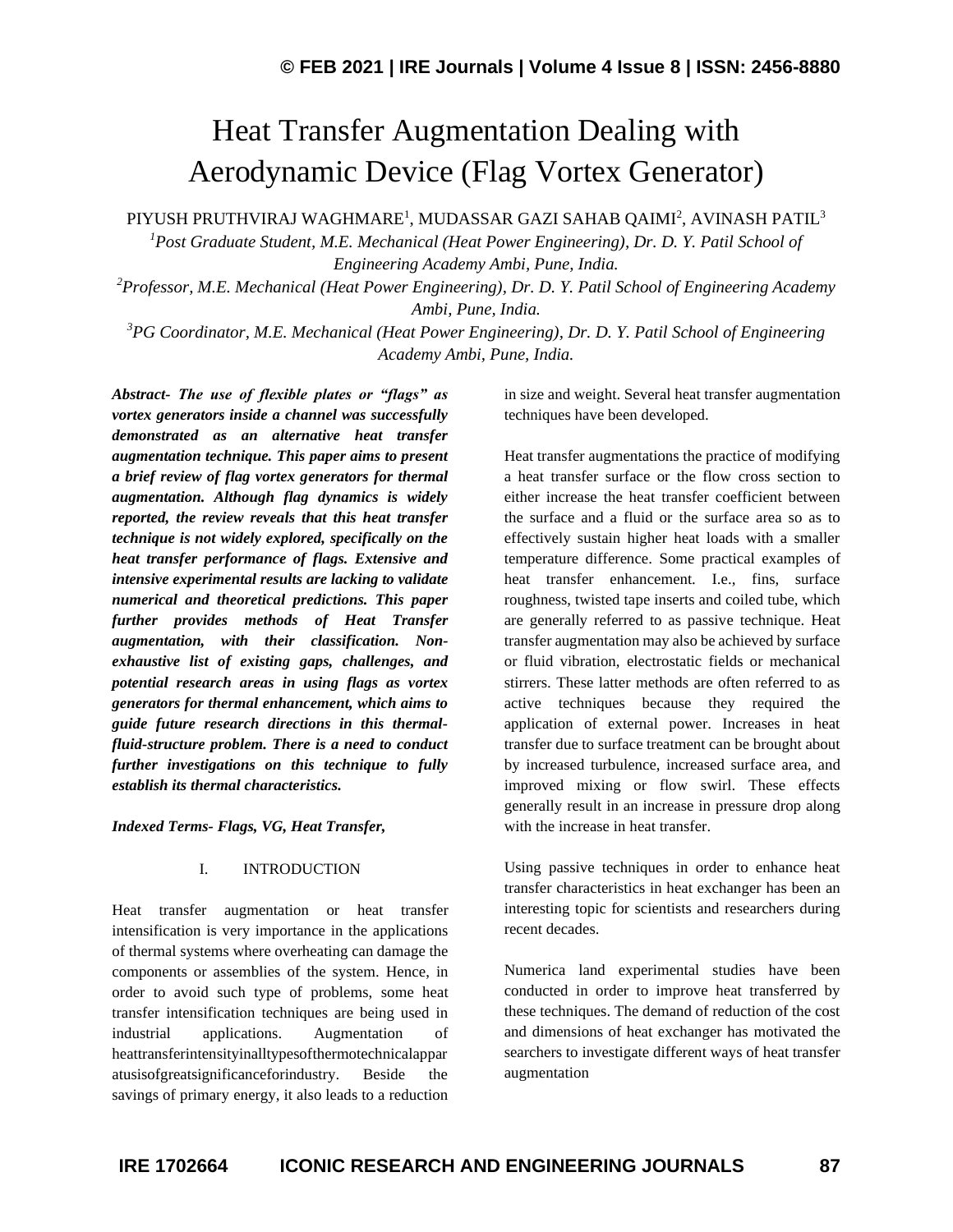## II. OBJECTIVES

- Investigation of Heat transfer enhancement in Flag as Vortex Generator.
- Pressure drop estimation in Flag Vortex Generator.
- To enhance the heat transfer augmentation with minimum pressure, drop.
- Thermal Performance enhancement analysis in Flag Vortex Generator.

# III. METHODS FOR HEAT TRANSFER AUGMENTATION



# IV. CLASSIFICATIONS OF ENHANCEMENT **TECHNIQUES**

Heat transfer enhancement techniques refer to the improvement of thermo- hydraulic performance of heat exchangers. Existing enhancement techniques can be broadly classified into three different categories:

- 4.1 Passive Techniques
- 4.2 Active Techniques
- 4.3Compound Techniques

#### 4.1 Passive Techniques: -

These techniques generally use surface or geometrical Modifications to the flow channel by incorporating inserts or additional devices. They Promote higher heat transfer coefficients by disturbing or altering the existing flow behavior (except for extended surfaces) which also leads to increase in the pressure drop. Heat transfer augmentations by this technique scan be achieved by using Treated Surfaces, Rough surfaces, extended surfaces, displaced enhancement devices, Swirl flow devices, and Coiled tubes.

#### 4.2 Active Techniques: -

These techniques are more complex from the use and design point of view as the method requires some external power input to cause the desired flow modification and improvement in the rate of heat transfer. It finds limited application because of the need of external power in many practical applications. In comparison to the passive techniques, these techniques have not shown much potential as it is difficult to provide external power input in many cases. Various active techniques are as follows:

#### 4.2.1 Mechanical Aids: -

Examples of the mechanical aids include rotating tube exchangers and scrapped surface heat and mass exchangers. These devices stir the fluid by mechanical means or by rotating the surface.

## 4.2.2 Surface vibration: -

They have been used primarily in single phase flows. A low or high frequency is applied to facilitate the surface vibrations which results in higher convective heat transfer coefficients.

#### 4.2.1 Fluid vibration: -

Instead of applying vibrations to the surface, pulsations are created in the fluid itself. This kind of vibration enhancement technique is employed for single phase flows.

#### 4.2.2 Electro static fields: -

Electrostatic field like electric or magnetic fields or a combination of the two from DC or AC sources is applied in heat exchanger systems which induces greater bulk mixing, force convection or electromagnetic pumping to enhance heat transfer. This technique is applicable in heat transfer process involving dielectric fluids.

#### 4.2.5 Injection: -

In this technique, same or other fluid is injected into the main bulk fluid through a porous heat transfer interface or upstream of the heat transfer section. This technique is used for single phase heat transfer process.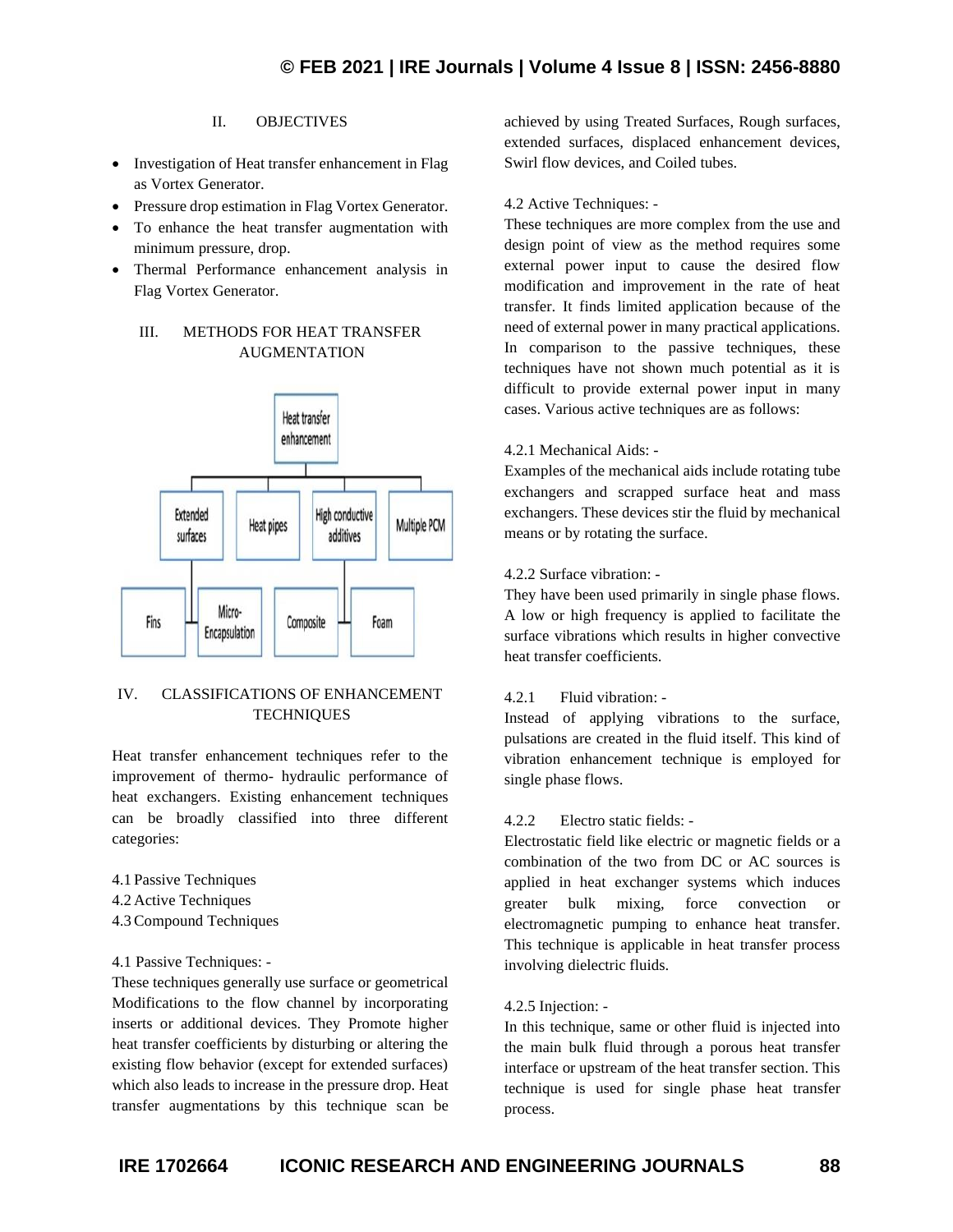# **© FEB 2021 | IRE Journals | Volume 4 Issue 8 | ISSN: 2456-8880**

#### 4.2.6 Suction: -

This technique is used for both two phase heat transfer and single-phase heat transfer process. Two phases nucleate boiling involves the vapor removal through a porous heated surface whereas in single phase flows fluid is withdrawn through the porous heated surface.

#### 4.2.7 Jet impingement:

This technique is applicable for both two phase and single-phase heat transfer processes. In this method, fluid is heated or cooled perpendicularly or obliquely to the heat transfer surface.

#### 4.3 Compound Techniques: -

A compound augmentation technique is the one where more than one of the above-mentioned techniques is used in combination with the purpose of further improving the thermo-hydraulic performance of a heat exchanger.

#### V. VORTEX HEAT TRANSFER ENHANCEMENT TECHNIQUE

Each Flag acts as a "Vortex Generator" which provides an intensive and stable heat and mass transfer between the surface and gaseous heating/cooling media. Taking advantages of VHTE, as

- a) higher heat transfer coefficient
- b) negligible pressure drop penalty
- c) potential from fouling rate reduction
- d) simplicity in design and fabrication
- e) compactness and/or lower cost.

This method is potentially used in heat transfer enhancement in convective passages for industrial boilers, process heaters and furnaces and heat exchangers variety for other industries like automotive (radiators, oil coolers etc.), heat treating (recuperates etc.), power electronics (convective coolers etc.), aerospace, military, food processors etc.

In this paper we are used Flags induct for heat transfer because of it is a good way to promote the flow mixing in a duct. This new concept we using flags in channel it can help us to increase the heat transfer enhancement and flag surface present the highest performance of the heat transfer enhancement. The flag surface it canals so called as artificial surface act as extended surface (fin surface) and them a in purpose of extended surface to increase the heat transfer rate. The advantages of the flags in channel section are fluid mixing is more as compared to smooth or flat plate and boundary layer separation occurs in channel section which will help in heat transfer enhancement.



(Image: - Flag as a Vortex Generator)

#### VI. EXPERIMENTAL SETUP

An insulated duct with the specified dimension of 150 mm width and a height of 100mm, length 1000mmmade of glass are used for this experimental study. The smooth flat plate specimen made up of aluminium material with the width 150mm, height 150mm and having a thickness of 10mm was placed inside the duct.

The location of the specimen inside the duct were ensured such that the flow was hydro-dynamically fully developed condition to ensure prior to the plate. Blower is used to supply cold air into duct or over the flat plate.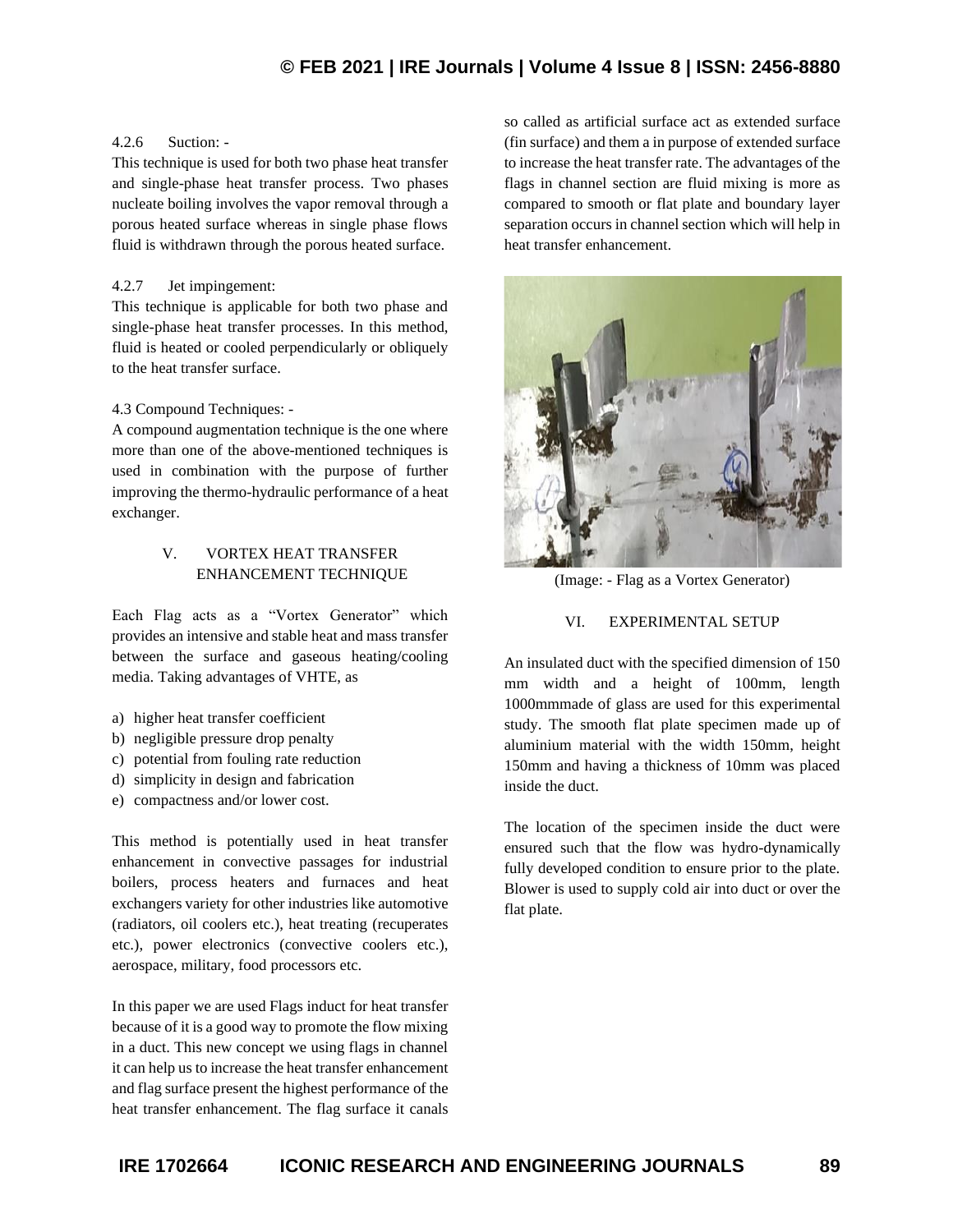

(Figure: - Schematic diagram of Experimental Setup)

The electric heater with a capacity of 300 W had been placed beneath the aluminium plate impart thermal energy to the air flow along with flat plate. As a result of this, the temperature was increased and as per the requirement of configuration, the heat input was controlled. There is a temperature sensor along with digital temperature indicator to measure in let and out let temperature of air. The temperature sensor (TS-01) was providing to measure.

Inlet air flow temperature and temperature sensor (TS-02) was providing to measure outlet airflow temperature. The temperature sensor (TS-03 toTS06) was providing to measure surface temperature of plate. Anemometer is used to measure outlet velocity of air flow.

#### VII. SEQUENCE OF OPERATION

Experiments were carried out first on plain aluminium horizontal square plate and then on horizontal square plate with inline arrangement of flags and staggered arrangement of flags. With flat plate Initially, the experiment was carried out in the duct without flags.



(Image: - Experimental Setup)

The working fluid air flows through the duct section with least resistance and at various mass flow rates. Plate with Flags: The flags were placed on the plate shown in figure. With the same flow rate as used in flat plate experiment was carried out for inline and staggered arrangement of flags.

The presence of the flags inside the duct causes resistance to flow and increases turbulence. The mass flow rates of air and the heat input were kept constant as that of flat plate experiment.

#### **CONCLUSION**

As we used Flags induct for heat transfer because of it is a good way to promote the flow mixing in a duct. This new concept of using flags in channel can help us to increase the heat transfer augmentation and flag surface present the highest performance of the heat transfer enhancement and the purpose of extended surface is to increase the heat transfer rate. Fluid mixing flags in channel section is more as compared to smooth or flat plate and boundary layer separation occurs in channel section which will help in heat transfer augmentation. The paper shows experimental setup and the sequence of operation, Experiments were carried out first on plain aluminium horizontal square plate and then on horizontal square plate with inline arrangement of flags and staggered arrangement of flags. With flat plate initially, the experiment was carried out in the duct without flags.